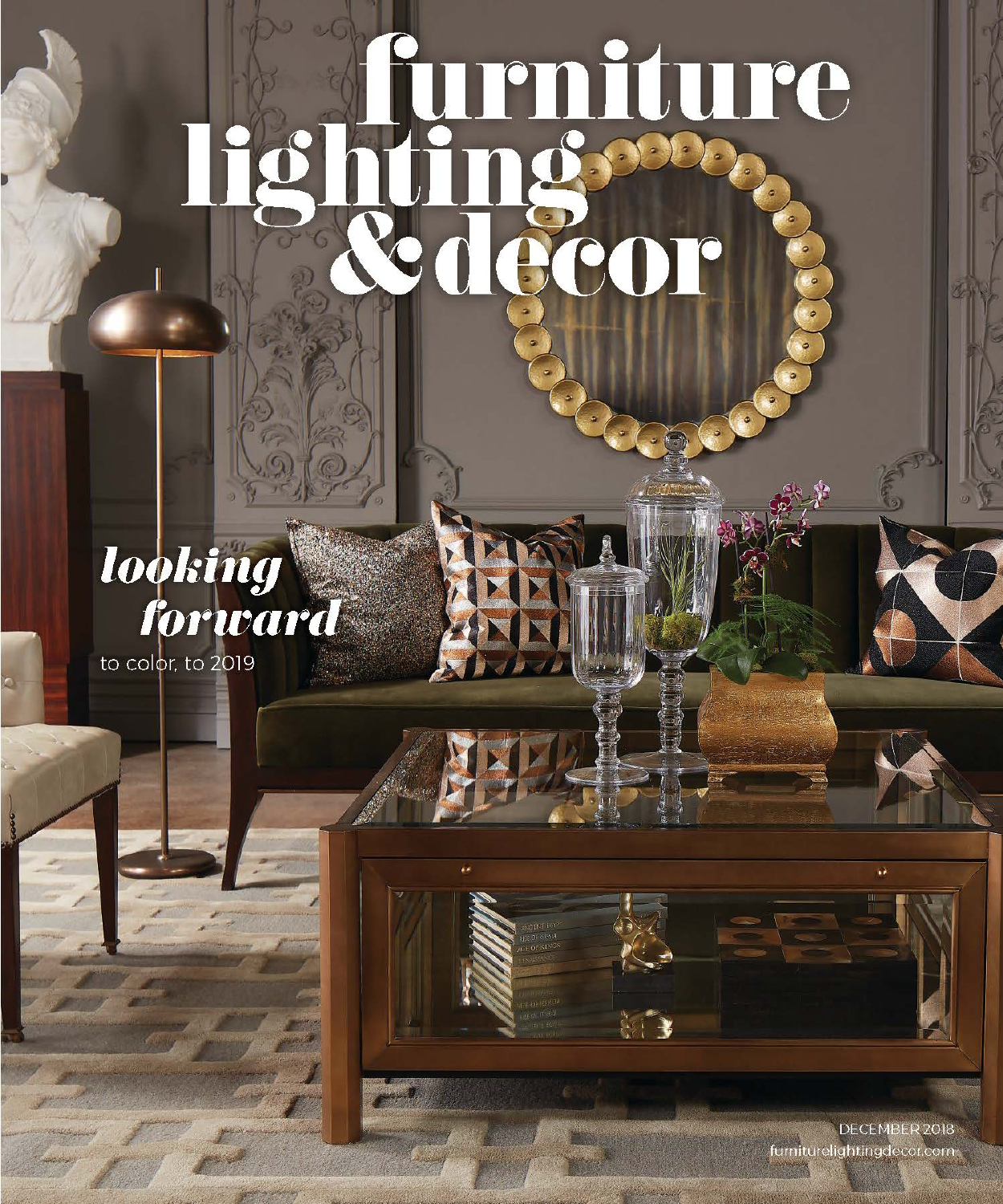### Stylecraft and Harp & Finial to Expand Showrooms at Las Vegas Market

------------**furniturelightingdecor.com**[/stylecraft-and-harp-finial-expand-showrooms-las-vegas-market](https://www.furniturelightingdecor.com/stylecraft-and-harp-finial-expand-showrooms-las-vegas-market)

The new StyleCraft showroom will be 18,000 square feet, and Harp & Finial's will be 4,000 square feet.

#### 12/19/2018



StyleCraft Home [Collection](http://www.stylecraftonline.com/) – manufacturer and home decor industry leader – and its sister company, Harp & [Finial](http://www.harpandfinial.com/), today announced they would both be expanding their showrooms at Las Vegas [Market](https://www.furniturelightingdecor.com/las-vegas-market-1).